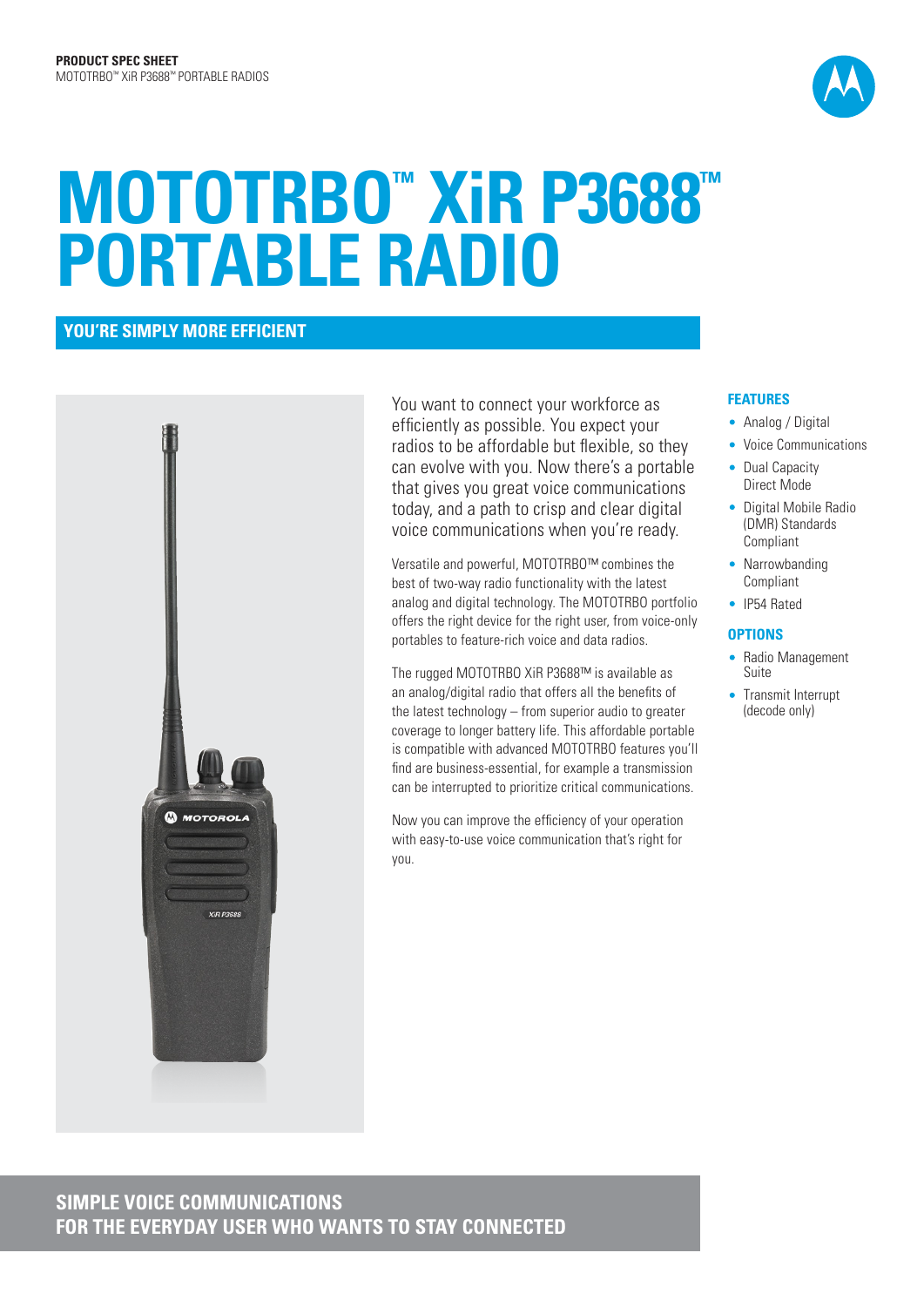## **CONNECT AND COORDINATE CREWS**

When you need a simple, reliable, cost-effective communication solution to help multiple work crews connect, coordinate and collaborate, XiR P3688 twoway portable radios are made to get the job done right. With their easy-to-use ergonomics and crisp, clear audio, now your teams can work more efficiently.

Unleash the power of your XiR P3688 radios with Motorola Original ® accessories. They're the only accessories designed, built and tested with your radio to optimize its performance. (See separate accessory fact sheet for full portfolio).

#### **IMPROVE THE WAY THEY WORK**

A construction worker carries his XiR P3688 as an essential part of his toolkit. The digital technology gives him excellent coverage across the entire site. And it has significantly better battery life too, so he knows he'll have reliable voice communications all day long.

The manufacturing team in a parts factory relies on XiR P3688 portables to coordinate operations. The digital noise-cancelling software filters out the worst of the background noise, allowing them to hear clearly over loud machinery. Factory capacity is expanding, so they're running MOTOTRBO Dual Capacity Direct Mode, which can fit twice as many calls into the same spectrum.

A security guard uses his XiR P3688 to alert the control room to some suspicious activity. The radio's intuitive design is easy to use in the dark, and even when he speaks softly, he knows that the digital AGC (Automatic Gain Control) will automatically boost the volume so he's heard clearly back in the office. And if it comes to the worst, he

can use one of the programmable side buttons to call for help – with one touch.

#### **MANAGE YOUR FLEET MORE EFFICIENTLY**

We've designed the XiR P3688 to be as efficient to operate as it is cost-effective to buy. That's why we've integrated the powerful fleet management capabilities of Motorola's Radio Management solution into every radio.

Gain even greater efficiency when you migrate to digital. Your radio will operate up to 40% longer than analog on the same battery – and you get twice the capacity from the same 12.5 kHz channel, using our Dual Capacity Direct Mode feature.

## **INTEGRATE YOUR DEVICES SEAMLESSLY**

Make sure your new XiR P3688 radios are ready when you are. We can bring together the right experts and processes to help you integrate XiR P3688 radios into your business, quickly and cost-effectively. This includes Site Survey and Device Programming.

## **GET DURABILITY THAT ENDURES**

The XiR P3688 is made to last. It is backed by a two-year standard warranty and a minimum one-year warranty for Motorola-branded accessories. It is rated IP54 (splashproof, virtually dustproof), so it can be used even in harsh environments. Moreover, the design has been proven tough in Motorola's grueling Accelerated Life Test program, in which the radio must survive a simulated 5 years of hard service before it is accepted. You can be confident in the durability of your XiR P3688.

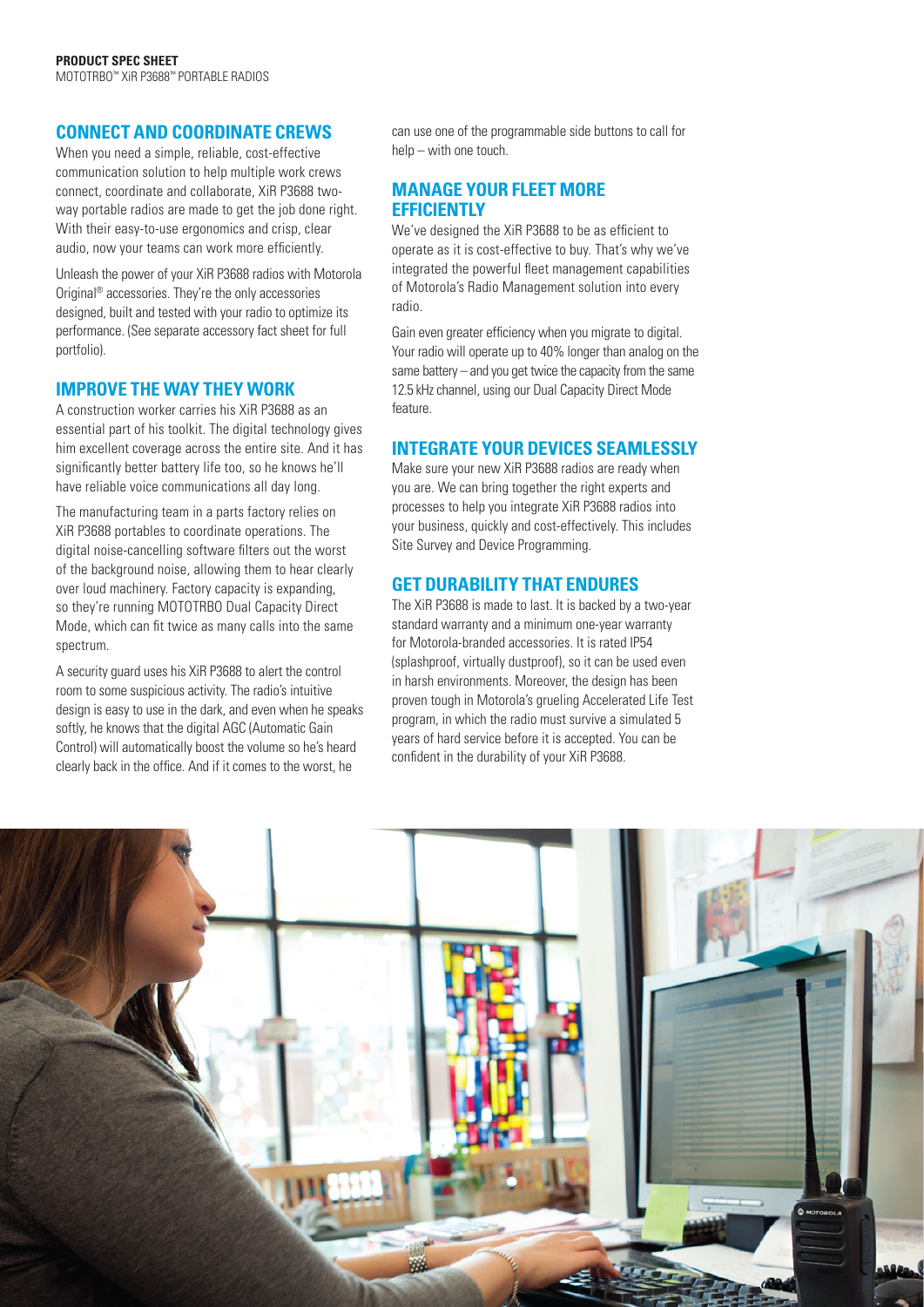#### **PRODUCT SPEC SHEET**

MOTOTRBO™ XiR P3688™ PORTABLE RADIOS

| <b>GENERAL SPECIFICATIONS</b>                                                                       |                                                                                                                                           |                |             |  |  |
|-----------------------------------------------------------------------------------------------------|-------------------------------------------------------------------------------------------------------------------------------------------|----------------|-------------|--|--|
|                                                                                                     | <b>XiR P3688</b>                                                                                                                          |                |             |  |  |
|                                                                                                     | <b>VHF</b><br><b>UHF BAND 1</b><br>350                                                                                                    |                |             |  |  |
| <b>Channel Capacity</b>                                                                             |                                                                                                                                           | 32             |             |  |  |
| <b>Typical RF Output</b><br><b>Low Power</b><br><b>High Power</b>                                   | 1 W<br>1 W<br>5 W<br>4 W                                                                                                                  |                |             |  |  |
| Frequency                                                                                           | 136-174 MHz                                                                                                                               | 403-470 MHz    | 350-400 MHz |  |  |
| Radio Dimensions (H x W x D) with battery:<br>NiMH 1480mAH<br>Slim Li-Ion 1600mAH<br>Li-Ion 2250mAH | 5.0 x 2.4 x 1.7 in (127.7 x 61.5 x 42.0 mm)<br>5.0 x 2.4 x 1.5 in (127.7 x 61.5 x 39.0 mm)<br>5.0 x 2.4 x 1.8 in (127.7 x 61.5 x 44.0 mm) |                |             |  |  |
| Weight with battery:<br>NiMH 1480mAH<br>Slim Li-Ion 1600mAH<br>Li-Ion 2250mAH                       | 14.3 oz (406 g)<br>12.1 oz $(341 g)$<br>12.2 oz (346 g)                                                                                   |                |             |  |  |
| Power Supply                                                                                        | 7.5V (Nominal) $\pm$ 20%                                                                                                                  |                |             |  |  |
| <b>FCC Description</b>                                                                              | ABZ99FT3092                                                                                                                               | ABZ99FT4094    | N/A         |  |  |
| IC Description                                                                                      | 109AB-99FT3092                                                                                                                            | 109AB-99FT4094 | N/A         |  |  |

#### **BATTERY**

Average battery life at 5/5/90 duty cycle with carrier squelch and transmitter in high power. 1

| NiMH (1480mAh) Battery            | Analog: 9 hrs / Digital: 11.5 hrs    |
|-----------------------------------|--------------------------------------|
| Li-Ion Slim (1600mAH) Battery     | Analog: 10.5 hrs / Digital: 13.5 hrs |
| High Cap Li-ion (2250mAH) Battery | Analog: 14.5 hrs / Digital: 18.5 hrs |

| <b>RECEIVER</b>                               |                                                     |                 |             |  |  |  |
|-----------------------------------------------|-----------------------------------------------------|-----------------|-------------|--|--|--|
| Frequency                                     | 136-174 MHz                                         | 403-470 MHz     | 350-400 MHz |  |  |  |
| <b>Channel Spacing</b>                        | 12.5 kHz / 20 kHz / 25 kHz <sup>2</sup>             |                 |             |  |  |  |
| Frequency Stability (-30°C, +60°C, +25°C Ref) | $\pm$ 0.5 ppm                                       |                 |             |  |  |  |
| Analog Sensitivity (12 dB SINAD)              | 0.3 uV / 0.22 uV (typical)                          |                 |             |  |  |  |
| Digital Sensitivity (5% BER)                  | 0.3 uV / 0.19 uV (typical)                          |                 |             |  |  |  |
| Intermodulation (TIA603D)                     | $-70$ dB                                            |                 |             |  |  |  |
| Adjacent Channel Selectivity (TIA603D)        | 45 dB @ 12.5 kHz / 70 dB @ 20/25 kHz <sup>2</sup>   |                 |             |  |  |  |
| Spurious Rejection (TIA603D)                  | -70 dB                                              |                 |             |  |  |  |
| Rated Audio                                   | 0.5W                                                |                 |             |  |  |  |
| Audio Distortion @ Rated Audio                |                                                     | 5% (3% typical) |             |  |  |  |
| Hum and Noise                                 | -40 dB @ 12.5 kHz / -45 dB @ 20/25 kHz <sup>2</sup> |                 |             |  |  |  |
| Audio Response                                | TIA603D                                             |                 |             |  |  |  |
| Conducted Spurious Emissions (TIA603D)        | -57 dBm                                             |                 |             |  |  |  |

| <b>TRANSMITTER</b>                            |                                                                                                                              |             |             |  |  |  |
|-----------------------------------------------|------------------------------------------------------------------------------------------------------------------------------|-------------|-------------|--|--|--|
| Frequency                                     | 136-174 MHz                                                                                                                  | 403-470 MHz | 350-400 MHz |  |  |  |
| Channel Spacing                               | 12.5 kHz / 20 kHz / 25 kHz <sup>2</sup>                                                                                      |             |             |  |  |  |
| Frequency Stability (-30°C, +60°C, +25°C Ref) | $\pm$ 0.5 ppm                                                                                                                |             |             |  |  |  |
| Low Power Output                              | 1 W<br>1 W                                                                                                                   |             |             |  |  |  |
| High Power Output                             | 5 W<br>4 W                                                                                                                   |             |             |  |  |  |
| Modulation Limiting                           | $\pm$ 2.5 kHz @ 12.5 kHz / $\pm$ 4.0 kHz @ 20 kHz / $\pm$ 5.0 kHz @ 25 kHz <sup>2</sup>                                      |             |             |  |  |  |
| FM Hum and Noise                              | -40 dB @ 12.5 kHz / -45 dB @ 20/25 kHz <sup>2</sup>                                                                          |             |             |  |  |  |
| Conducted / Radiated Emission                 | $-36$ dBm $< 1$ GHz / $-30$ dBm $> 1$ GHz                                                                                    |             |             |  |  |  |
| Adjacent Channel Power                        | 60 dB @ 12.5 kHz / 70 dB @ 20/25 kHz <sup>2</sup>                                                                            |             |             |  |  |  |
| Audio Response                                | TIA603D                                                                                                                      |             |             |  |  |  |
| Audio Distortion                              | < 3% (typical)                                                                                                               |             |             |  |  |  |
| 4FSK Digital Modulation                       | 12.5 kHz Data: 7K60F1D and 7K60FXD<br>12.5 kHz Voice: 7K60F1F and 7K60FXF<br>Combination of 12.5 kHz Voice and Data: 7K60F1W |             |             |  |  |  |
| Digital Vocoder Type                          | AMBE $+2^{\text{TM}}$                                                                                                        |             |             |  |  |  |
| Digital Protocol                              | ETSI TS 102 361-1, -2, -3                                                                                                    |             |             |  |  |  |

<sup>1</sup> Actual battery runtime observed may vary.<br><sup>2</sup> 25 kHz is NOT applicable for FCC 47 CFR Part 90

Specifications subject to change without notice. All specifications shown are typical.